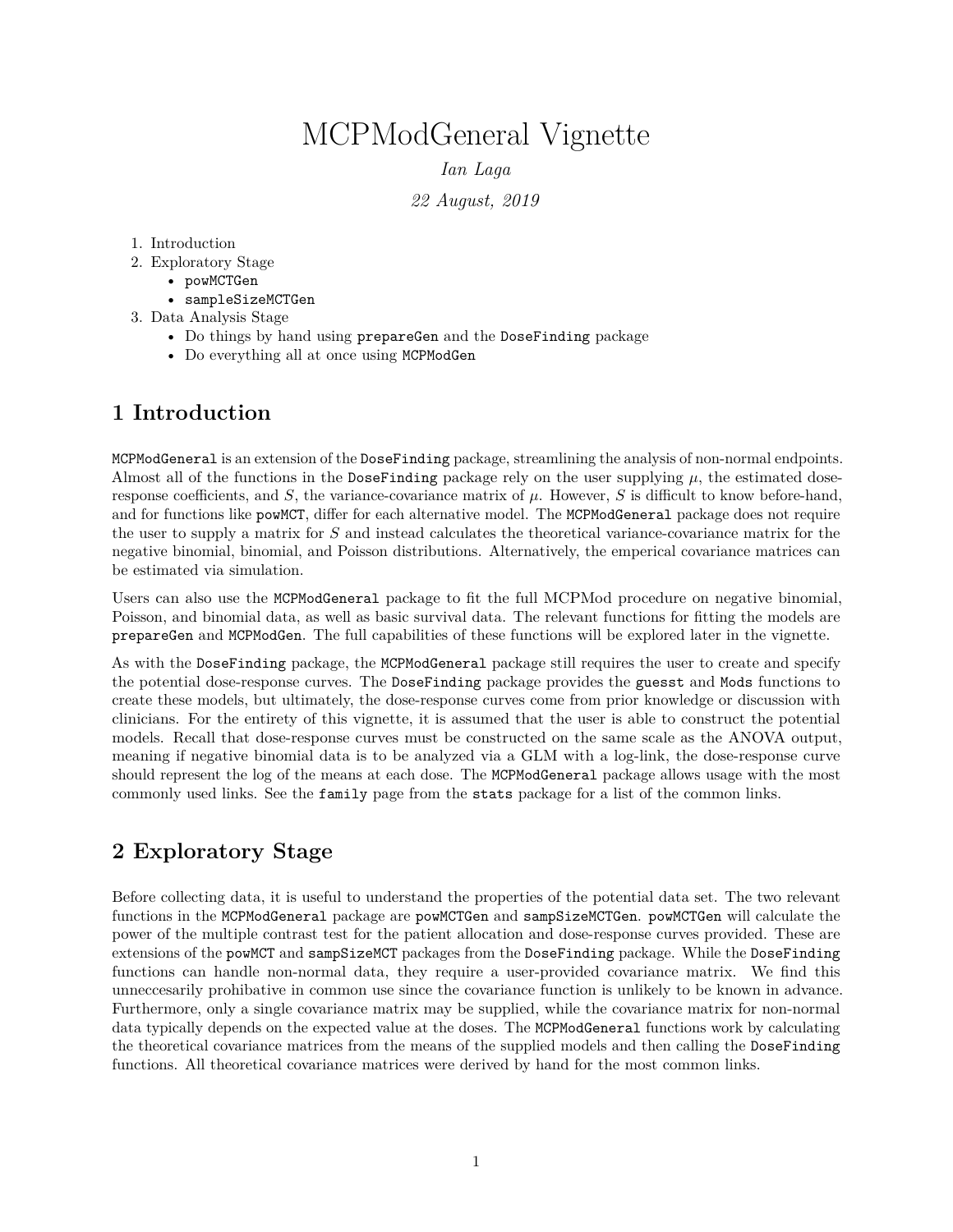## **2.1 Power Calculation**

The original powMCT function calculates the power for a multiple contrast test under each alternative model. As discussed above, the powMCTGen function works by calculating the theoretical covariance matrix at each of the alternative models and then calling powMCTGen. We added two new capabilities to the powMCTGen function. First, the user can change the doses in the function instead of having to redefine a new Mods object with the new doses. Second, the user can supply theoretical responses. Note that only one power calculation will be provided in this case, since the responses are no longer assumed to come from each of the models. Now, let us create the set of candidate models we will use for the following examples. We include 5 candidate models in our study, shown below.

```
dose.vec = c(0, 5, 10, 20, 30, 40)
models.full = Mods(doses = dose.vec, linear = NULL,
                   sigEnax = rbind(c(9, 4), c(20, 3)),emax = 1.25, quadratic = -0.044/2.667,
                   placeEff = 0, maxEff = 2)plot(models.full)
```


The above plot shows the potential dose-response curves on the link-scale (e.g. on the log-scale for negative binomial data). The doses considered are (0*,* 5*,* 10*,* 20*,* 30*,* 40). Now consider a trial where 30 patients receive each dose. We wish to calculate the probability of accepting at least one alternative model given the true underlying dose-response curve. We first assume that the endpoints are negative binomial counts and the dispersion parameter is 0.1. The following chunks of code demonstrate three ways to calculate these powers. The "verbose" parameter specifies whether the assumed patient allocation should be printed. This is useful to ensure that the patient allocation is what was intended.

We demonstrate the use of powMCTGen below.

## **Using the "arm" Ntype**

```
## Look at the power for each possible DR-curve
powMCTGen(30, "negative binomial", "log", modelPar = 0.1,
          Ntype = "arm", alpha = 0.05, altModels = models.full, verbose = T)
#> [1] "the patient allocation is given by:"
#> Dose nPatients
```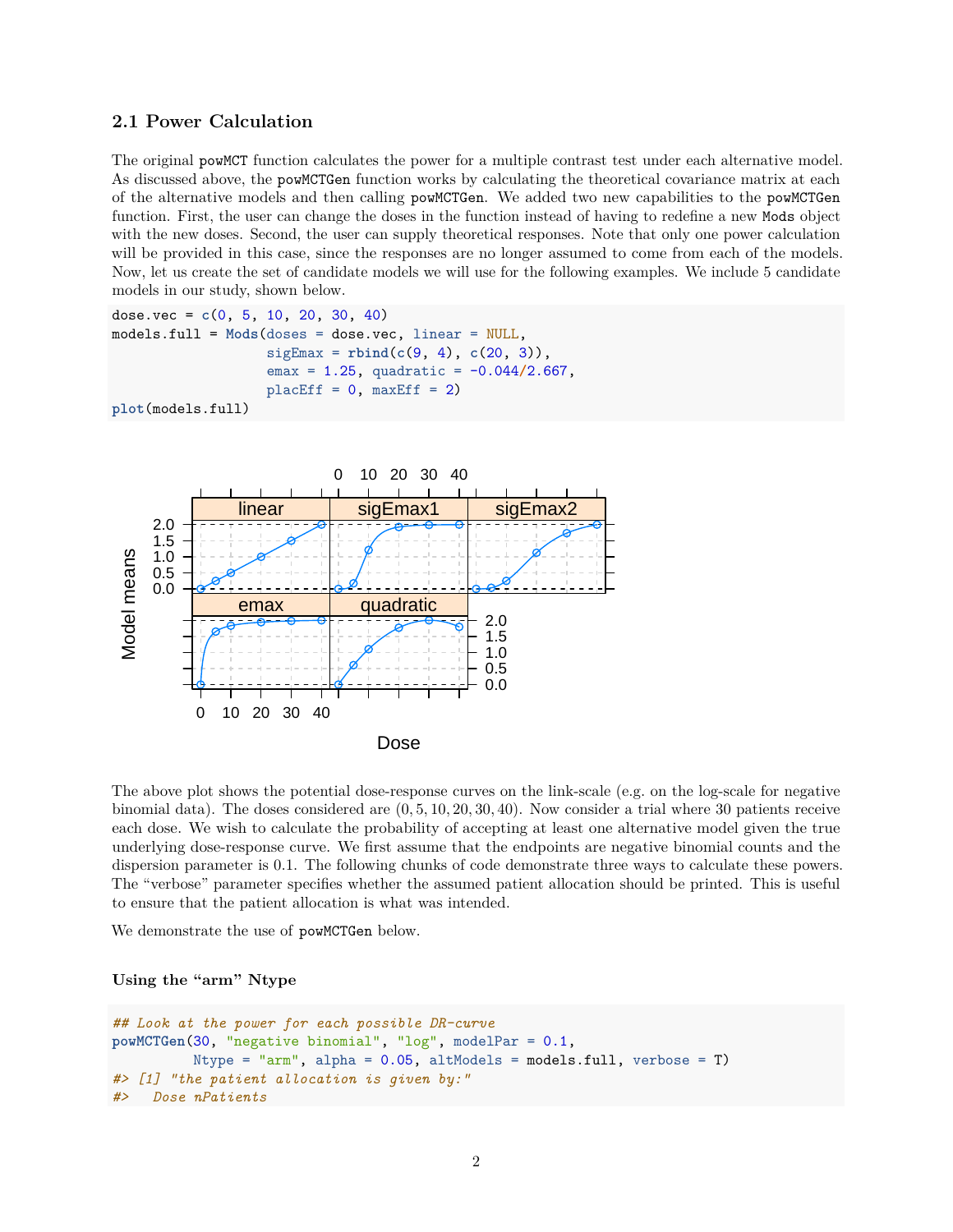| $#$ 1 |     | 30 |                                                      |  |
|-------|-----|----|------------------------------------------------------|--|
| # > 2 | - 5 | 30 |                                                      |  |
| # > 3 | 10  | 30 |                                                      |  |
| # > 4 | 20  | 30 |                                                      |  |
| # > 5 | 30  | 30 |                                                      |  |
| # > 6 | 40  | 30 |                                                      |  |
| # $>$ |     |    | linear sigEmax1 sigEmax2 emax quadratic              |  |
|       |     |    | #> 0.8633879 0.9516592 0.9344476 0.8468677 0.8860409 |  |

**Using the "total" Ntype**

```
powMCTGen(180, "negative binomial", "log", modelPar = 0.1,
          Ntype = "total", alpha = 0.05, altModels = models.full, verbose = T)
```
**Using the "actual" Ntype**

```
powMCTGen(c(30,30,30,30,30,30), "negative binomial", "log", modelPar = 0.1,
          Ntype = "actual", alpha = 0.05, altModels = models.full, verbose = T)
```
Now let's assume our dose-response models define the probability of occurance on the probit scale. We need only to change the family and link arguments, and remove the modelPar argument. Note that the modelPar is simply ignored for family = "binomial".

**powMCTGen**(30, "binomial", "probit", Ntype = "arm", alpha = 0.05, altModels = models.full)

By default, the doses are assumed to be the same doses used to construct the alternative models. However, the user now can also supply their own doses to see what effect the choice of doses has on the power. Consider the next example, where the doses are either very small or very large, which no doses in the middle of the dose-range. We see that the power decreases for some models, especially "sigEmax2". This is because certain choices of doses do a better job of defining the underlying shape of the curves.

```
powMCTGen(30, "binomial", "probit",
        Ntype = "arm", alpha = 0.05, doses = c(0, 1, 2, 36, 38, 40),
        altModels = models.full, verbose = TRUE)
#> [1] "the patient allocation is given by:"
#> Dose nPatients
#> 1 0 30
#> 2 1 30
#> 3 2 30
#> 4 36 30
#> 5 38 30
#> 6 40 30
#> linear sigEmax1 sigEmax2 emax quadratic
#> 0.9999938 0.9999952 0.9999961 0.9999198 0.9999863
```
Another nice extension to the DoseFinding package is the power function can now handle theoretical response values. Instead of supplying a dose-response curve, the user can instead supply theoretical mean values (on the link scale) at respective doses. These doses do not have to be the same as the doses used to construct the alternative models.

```
## Now consider power at some theoretical DR-values
powMCTGen(30, "negative binomial", "log", modelPar = 0.1,
```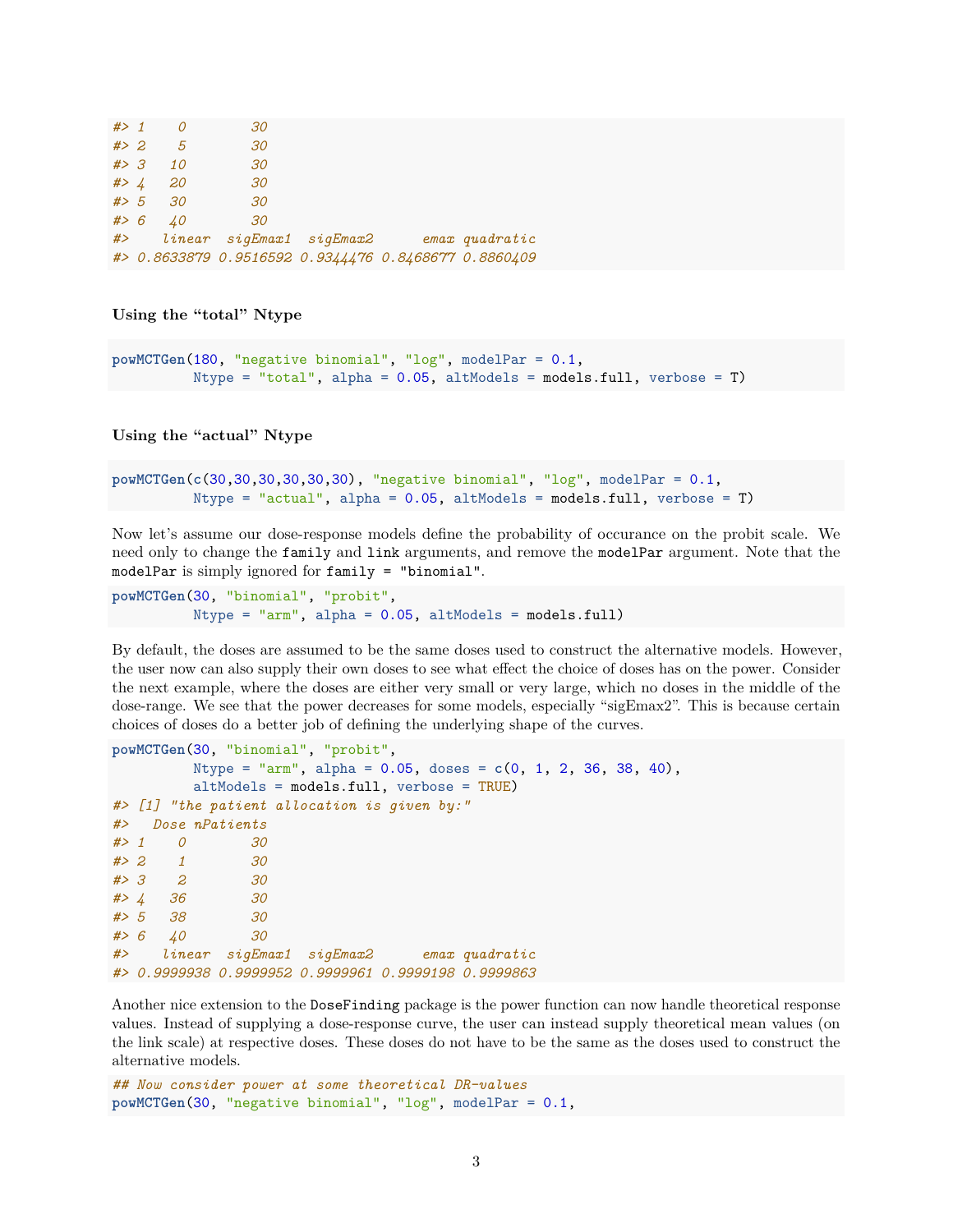```
theoResp = c(0, 0.2, 1.8), does = c(0, 20, 40),alpha = 0.05, altModels = models-full#> [1] 0.643077
```
This can also be used to test the type-1 error, if needed, although this should always be *α*.

```
## Can also check type-1 error
powMCTGen(30, "negative binomial", "log", modelPar = 0.01, theoResp = rep(0, 5),
          doses = c(0, 50, 10, 20, 30),
          alpha = 0.05, altModels = models-full#> [1] 0.04952511
```
## **2.2 Sample Size Calculations**

One could keep adjusting the patient allocation in powMCTGen in order to reach some target power, but sampSizeMCTGen offers an automated process. In addition to the family, link, parameters, and models, the user also needs to supply a "guess" of the largest sample size needed to reach a certain power, and the desired power. The following line of code calcualted the optimal sample size for binomial data with more patients allocated in the ratios 3 : 1 : 2 : 2 : 2 : 2 for the respective doses, in order to reach a minimum power of 0*.*8.

```
sampSizeMCTGen("binomial", "logit", upperN = 50, Ntype = "arm",
               altModels = models.full, alpha = 0.05, alRatio = c(3/2, 1/2, 1, 1, 1, 1),
               sumFct = "min", power = 0.8)#> Sample size calculation
#>
#> alRatio: 3 1 2 2 2 2
#> Total sample size: 84
#> Sample size per arm: 21 7 14 14 14 14
#> targFunc: 0.8128
```
If verbose = TRUE, current iteration, N, and power is printed at each step. Let's pay more attention to the sumFct argument. Recall that powMCTGen returns a vector of powers, one for each alternative model. sumFct converts this vector into a single value. The default is to consider the minimum of the powers, so that in the worst case (the true model is the model which has the lowest power), the power is still above the target. Like sampSizeMCT, default functions are "min", "mean", and "max". However, sumFct can also handle user-supplied functions, as long as the function accepts a patient allocation argument of the Ntype specified, and returns a numeric value.

```
sampSizeMCTGen("negative binomial", "log", modelPar = 0.1, upperN = 50, Ntype = "arm",
               altModels = models.full, alpha = 0.05,
               sumFct = "max", power = 0.8, verbose = T)
#> Iter: 1, N = 31, current value = 0.9577
#> Iter: 2, N = 22, current value = 0.8803
#> Iter: 3, N = 17, current value = 0.7966
#> Iter: 4, N = 20, current value = 0.8513
#> Iter: 5, N = 18, current value = 0.8177
#> Sample size calculation
#>
#> alRatio: 1 1 1 1 1 1
#> Total sample size: 108
#> Sample size per arm: 18 18 18 18 18 18
#> targFunc: 0.8177
```
Just like powMCTGen, sampSizeMCTGen can also handle theoretical responses at supplied doses.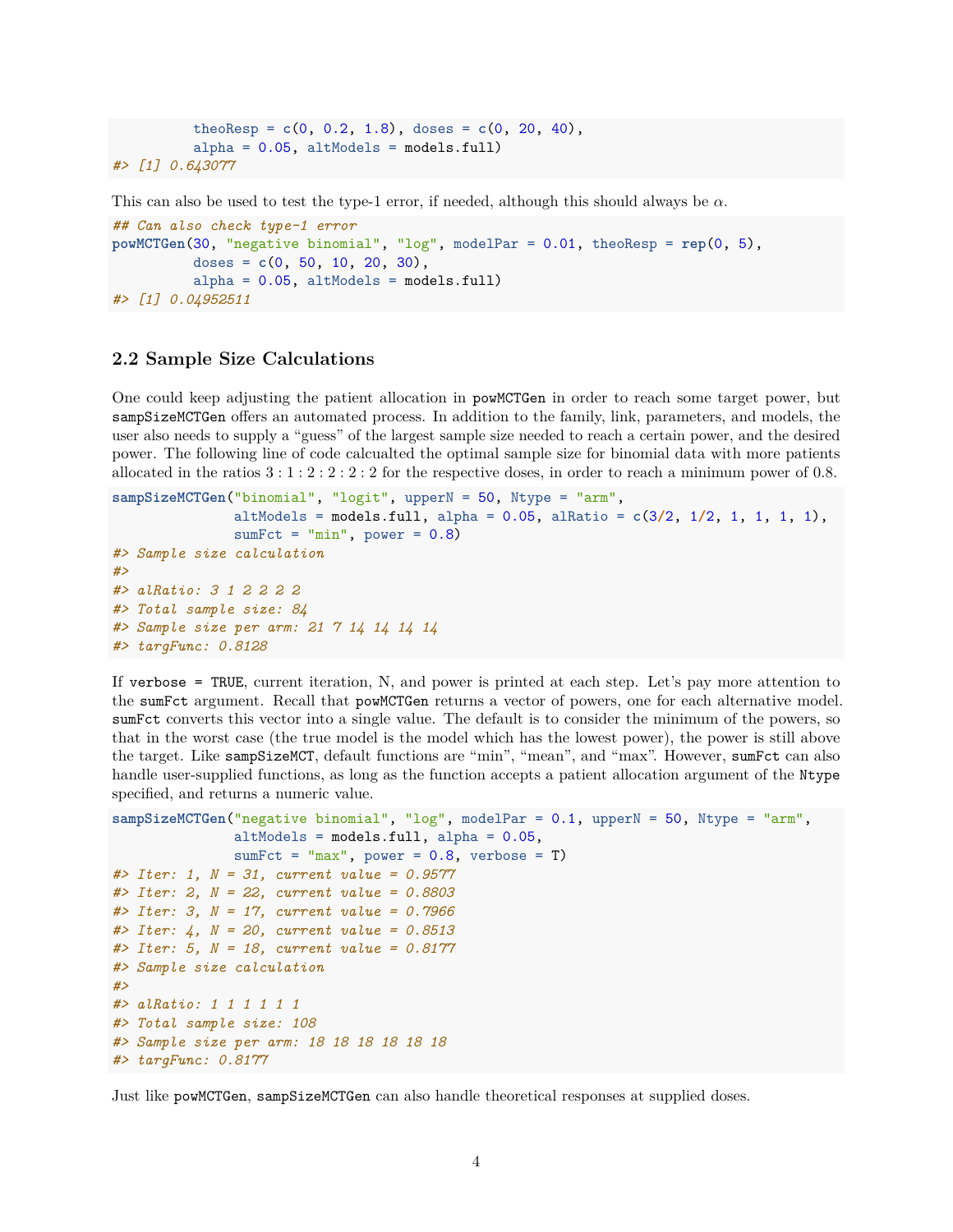```
sampSizeMCTGen("negative binomial", "log", modelPar = 0.1, upperN = 100, Ntype = "total",
               alRatio = c(3/2, 1/2, 1),
               theoResp = c(0, 0.2, 1.8), doses = c(0, 20, 40),
               altModels = models.full, alpha = 0.05)
#> Sample size calculation
#>
#> alRatio: 3 1 2
#> Total sample size: 114
#> Sample size per arm: 57 19 38
#> targFunc: 0.8018
```
## **3 Data Analysis Stage**

In this section, we will explore the two methods for analyzing non-normal data using the MCPModGeneral package. The first method uses the prepareGen function to retrieve the  $\hat{\mu}$  vector and  $\hat{S}$  matrix, and then passes these objects into DoseFinding functions. The second method combines the two steps into one via the MCPModGen function.

## **3.1 Binomial Data**

First, consider the data. This data set is provided in the DoseFinding package, and the primary endpoint was the binary value "pain freedom at 2 hours postdose." We also construct three candidate models for demonstration. These models were not based off any prior knowledge, and serve only as demonstration of the approach.

```
data(migraine)
migraine$pfrat = migraine$painfree / migraine$ntrt
migraine
#> dose painfree ntrt pfrat
#> 1 0.0 13 133 0.09774436
#> 2 2.5 4 32 0.12500000
#> 3 5.0 5 44 0.11363636
#> 4 10.0 16 63 0.25396825
#> 5 20.0 12 63 0.19047619
#> 6 50.0 14 65 0.21538462
#> 7 100.0 14 59 0.23728814
#> 8 200.0 21 58 0.36206897
```

```
models = Mods(linear = NULL, emax = 10, quadratic = c(-0.004), doses = migraine$dose)
plot(models)
```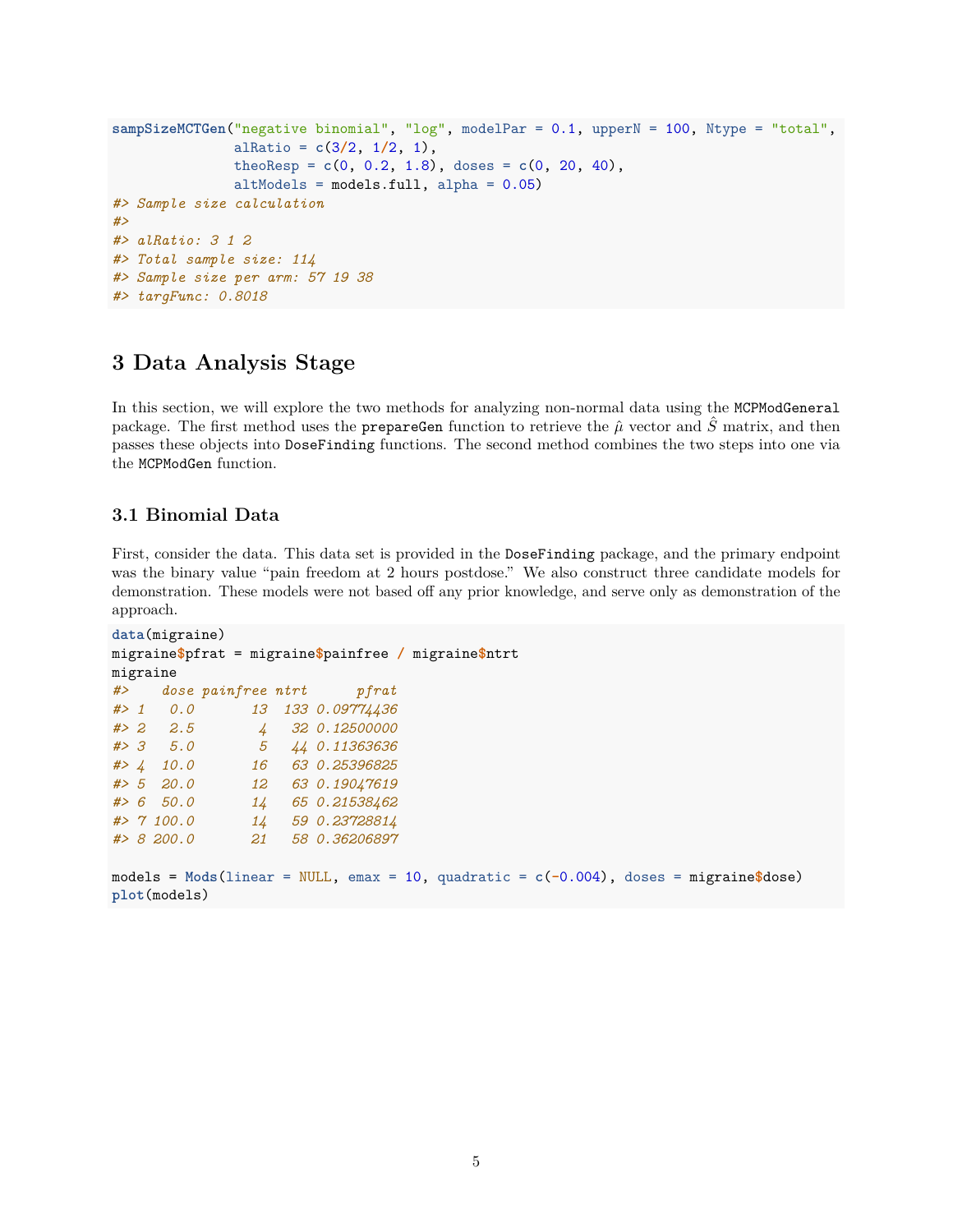

We can prepare the data manually using the prepareGen function and then forward the output to the MCPMod function from the DoseFinding package. This two step process is shown below.

mu.S = **prepareGen**(family = "binomial", link = "logit", w = "ntrt", dose = "dose", resp = "pfrat", data = migraine) mcp.hand = **MCPMod**(dose = mu.S**\$**data**\$**dose, resp = mu.S**\$**data**\$**resp, models = models,  $S = mu.S$ \$S, Delta =  $0.2$ , type = "general") **plot**(mcp.hand)



dose

|    | mcp.hand                   |                 |                |
|----|----------------------------|-----------------|----------------|
|    | #> MCPMod                  |                 |                |
| #> |                            |                 |                |
|    | #> Multiple Contrast Test: |                 |                |
| #> |                            | $t$ -Stat adj-p |                |
|    | $#$ > emax                 |                 | $4.061$ <0.001 |
|    | $#$ > linear               |                 | 3.703 < 0.001  |
|    | #> quadratic 3.079 0.0022  |                 |                |
|    |                            |                 |                |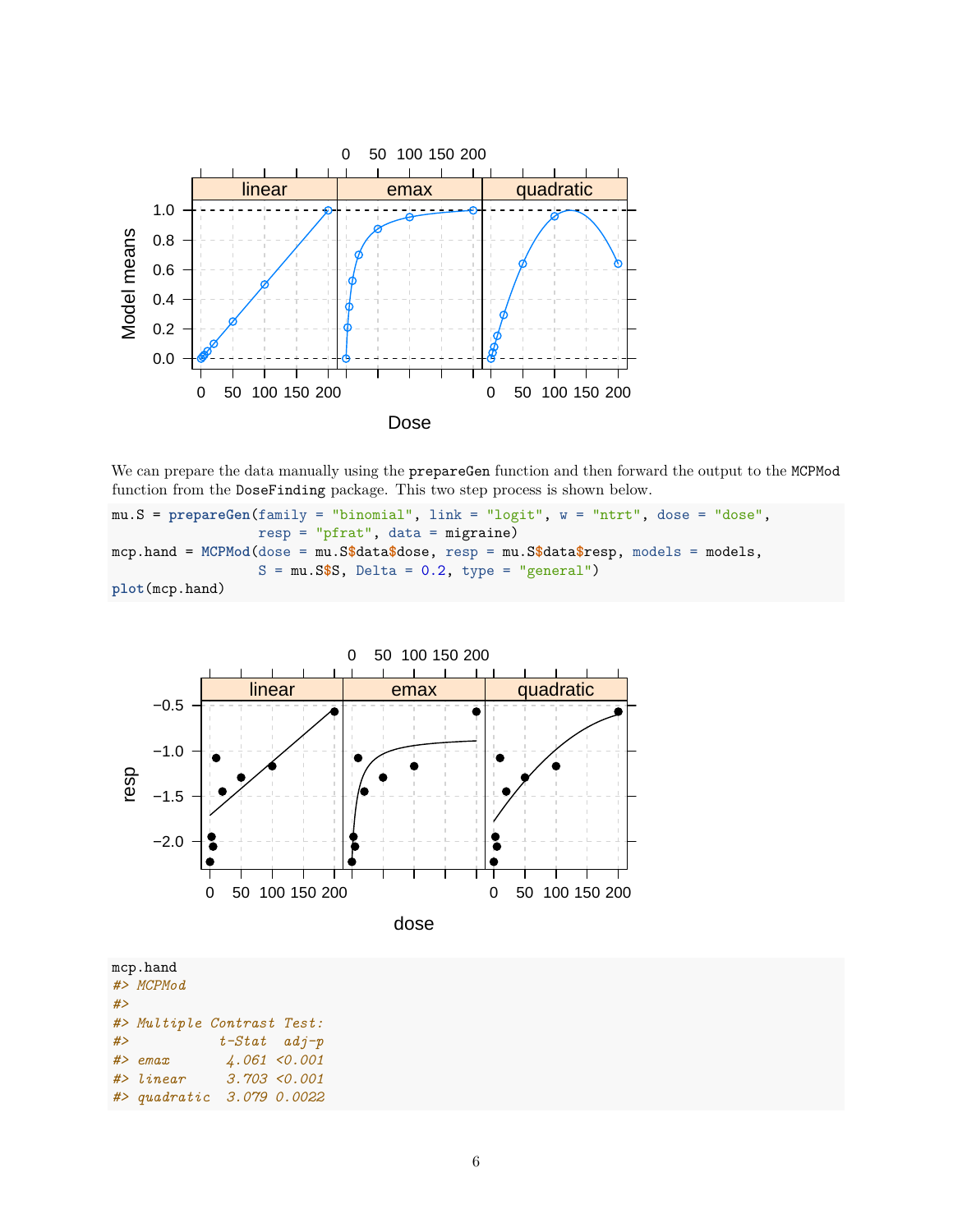```
#>
#> Estimated Dose Response Models:
#> linear model
#> e0 delta
#> -1.710 0.006
#>
#> emax model
#> e0 eMax ed50
#> -2.219 1.387 8.473
#>
#> quadratic model
#> e0 b1 b2
#> -1.776 0.010 0.000
#>
#> Selected model (AIC): emax
#>
#> Estimated TD, Delta=0.2
#> linear emax quadratic
#> 33.8758 1.4274 20.9810
```
Alternatively, we can perform the same calculations, but in one step via the MCPModGen function.

```
mcp.gen = MCPModGen("binomial", "logit", returnS = F, w = "ntrt", dose = "dose",
          resp = "pfrat", data = migraine, models = models, Delta = 0.2)
mcp.gen
#> MCPMod
#>
#> Multiple Contrast Test:
#> t-Stat adj-p
#> emax 4.061 < 0.001
#> linear 3.703 < 0.001
#> quadratic 3.079 0.00239
#>
#> Estimated Dose Response Models:
#> linear model
#> e0 delta
#> -1.710 0.006
#>
#> emax model
#> e0 eMax ed50
#> -2.219 1.387 8.473
#>
#> quadratic model
#> e0 b1 b2
#> -1.776 0.010 0.000
#>
#> Selected model (AIC): emax
#>
#> Estimated TD, Delta=0.2
#> linear emax quadratic
#> 33.8758 1.4274 20.9810
```
Notice that the results for the two methods are almost identical. Slightly different values are given (e.g. the adj-p values), but this is due to the computation method.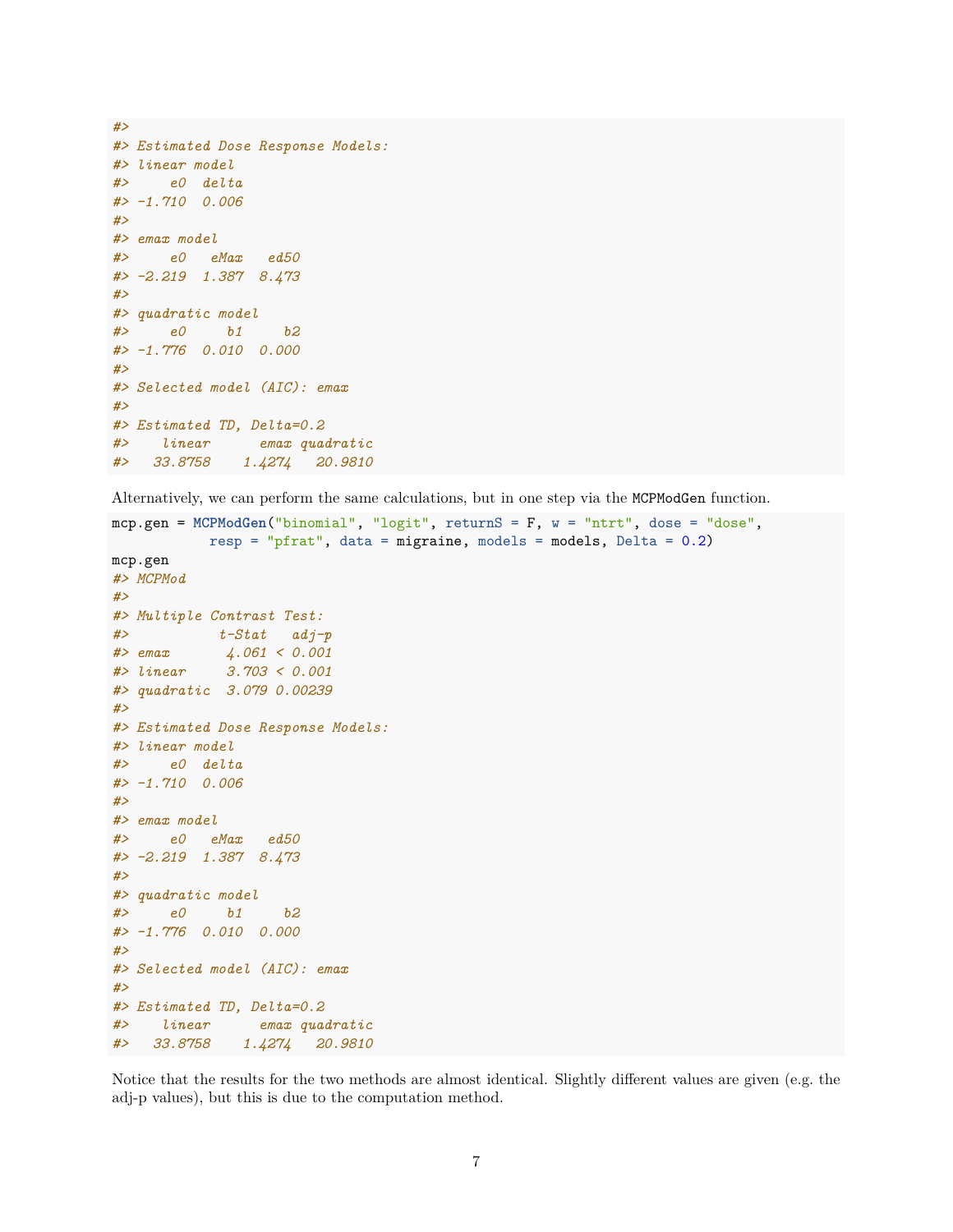#### **3.2 Negative Binomial Data**

The DoseFinding package does not have any negative binomial data, so we will simulate data according to the same model curves we used for the binomial data. Five random observations are shown from the data set to demonstrate the structure of the data. To demonstrate the affect that additional covariates has on the model, we will use extremely large sample sizes for each arm (300 patients per arm) and a very large gender effect.

```
## Simulate some negative binomial data according to one of the models
set.seed(188)
mean.vec = getResp(models)[,2]
dose.dat = c()resp. dat = c()gender.dat = c()
for(i in 1:length(migraine$dose)){
  gender.tmp = rbinom(300, 1, prob = 0.3)
  gender.dat = c(gender.dat, gender.tmp)
  dose.dat = c(dose.dat, rep(migraine$dose[i], 300))
  resp.dat = c(resp.dat, rnbinom(300, mu = exp(mean.vec[i] + 5*gender.tmp), size = 1))
}
nb.dat = data.frame(dose = dose.dat, resp = resp.dat, gender = gender.dat)
nb.dat[sample(1:nrow(nb.dat), 5),]
#> dose resp gender
#> 876 5.0 24 1
#> 398 2.5 1 0
#> 2281 200.0 3 0
#> 1780 50.0 9 0
#> 2126 200.0 453 1
```
Now we will perform the MCP-Mod procedure on the negative binomial data, both using the default approach, and also on the placebo adjusted data. Note that we also show the different ways to supply the dose and resp arguments, which differ slightly from the DoseFinding package which does not use character vectors. We show only the results for two of the objects (one default, one placebo adjusted). Note that if returnS is TRUE, the returned object will have three arguments. One with the MCPMod object, one with  $\hat{\mu}$  and the doses, and one with *S*ˆ.

```
mcp.nb1 = MCPModGen("negative binomial", link = "log", returnS = T,
          dose = "dose", resp = "resp", data = nb.data, models = models, Delta = 0.6)
mcp.nb2 = MCPModGen("negative binomial", link = "log", returnS = T,
          dose = dose.dat, resp = resp.data, models = models, Delta = 0.6)mcp.nb3 = MCPModGen("negative binomial", link = "log", returnS = T, placAdj = T,
          dose = "dose", resp = "resp", data = nb.data, models = models, Delta = 0.6)
mcp.nb4 = MCPModGen("negative binomial", link = "log", returnS = T, placAdj = T,
          dose = dose.dat, resp = resp.data, models = models, Delta = 0.6)names(mcp.nb1)
#> [1] "MCPMod" "data" "S"
mcp.nb1$data
#> dose resp
#> 1 0.0 3.975311
#> 2 2.5 4.037421
#> 3 5.0 3.969348
```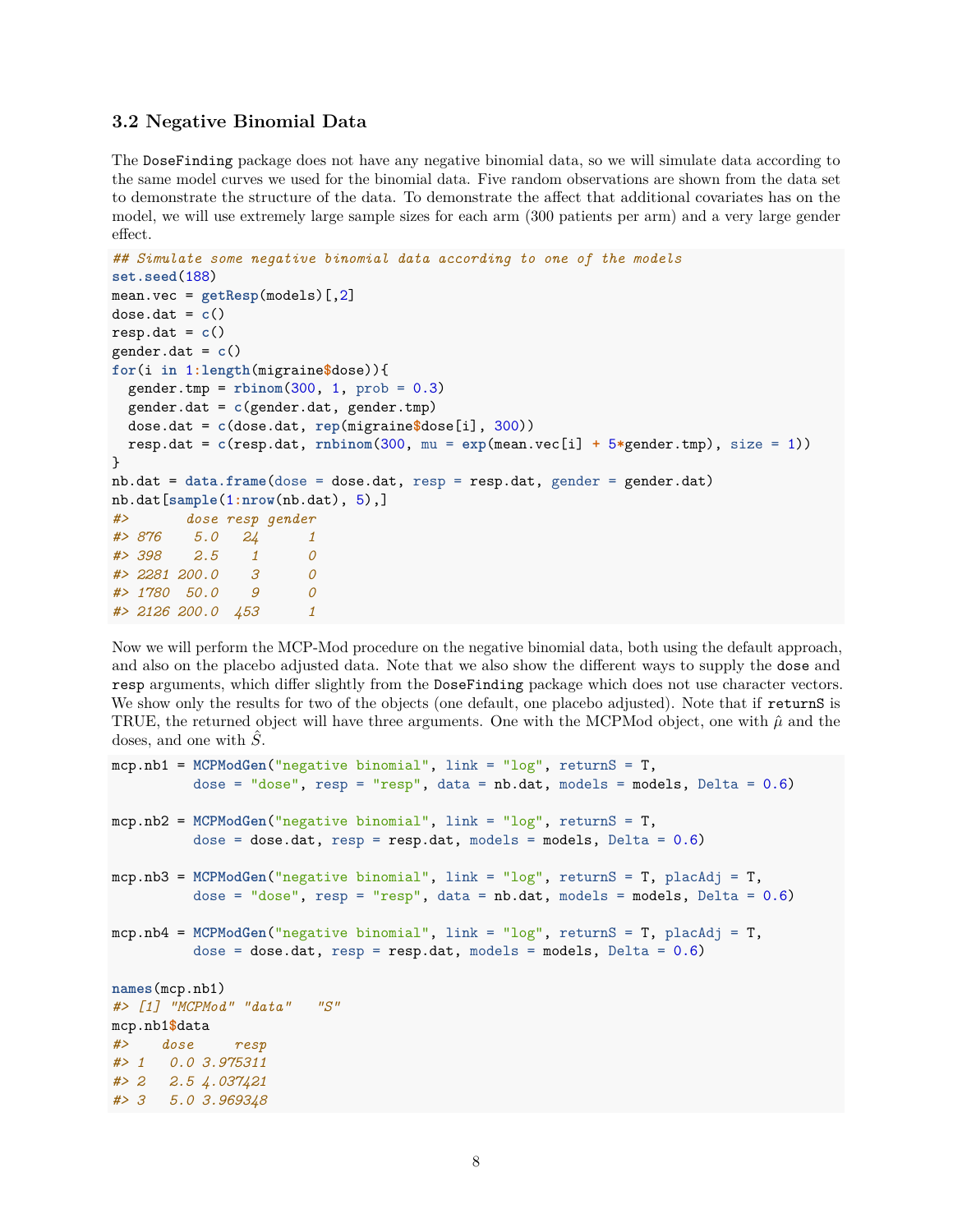```
#> 4 10.0 4.156954
#> 5 20.0 4.558707
#> 6 50.0 4.435765
#> 7 100.0 4.774885
#> 8 200.0 4.908036
mcp.nb1$MCPMod$doseEst
#> linear emax quadratic
#> 130.84452 41.37549 67.10633
#> attr(,"addPar")
#> [1] 0.6
mcp.nb4$MCPMod$doseEst
#> linear emax quadratic
#> 130.84452 41.37549 67.10633
#> attr(,"addPar")
#> [1] 0.6
```

```
plot(mcp.nb1$MCPMod)
```


**plot**(mcp.nb4**\$**MCPMod)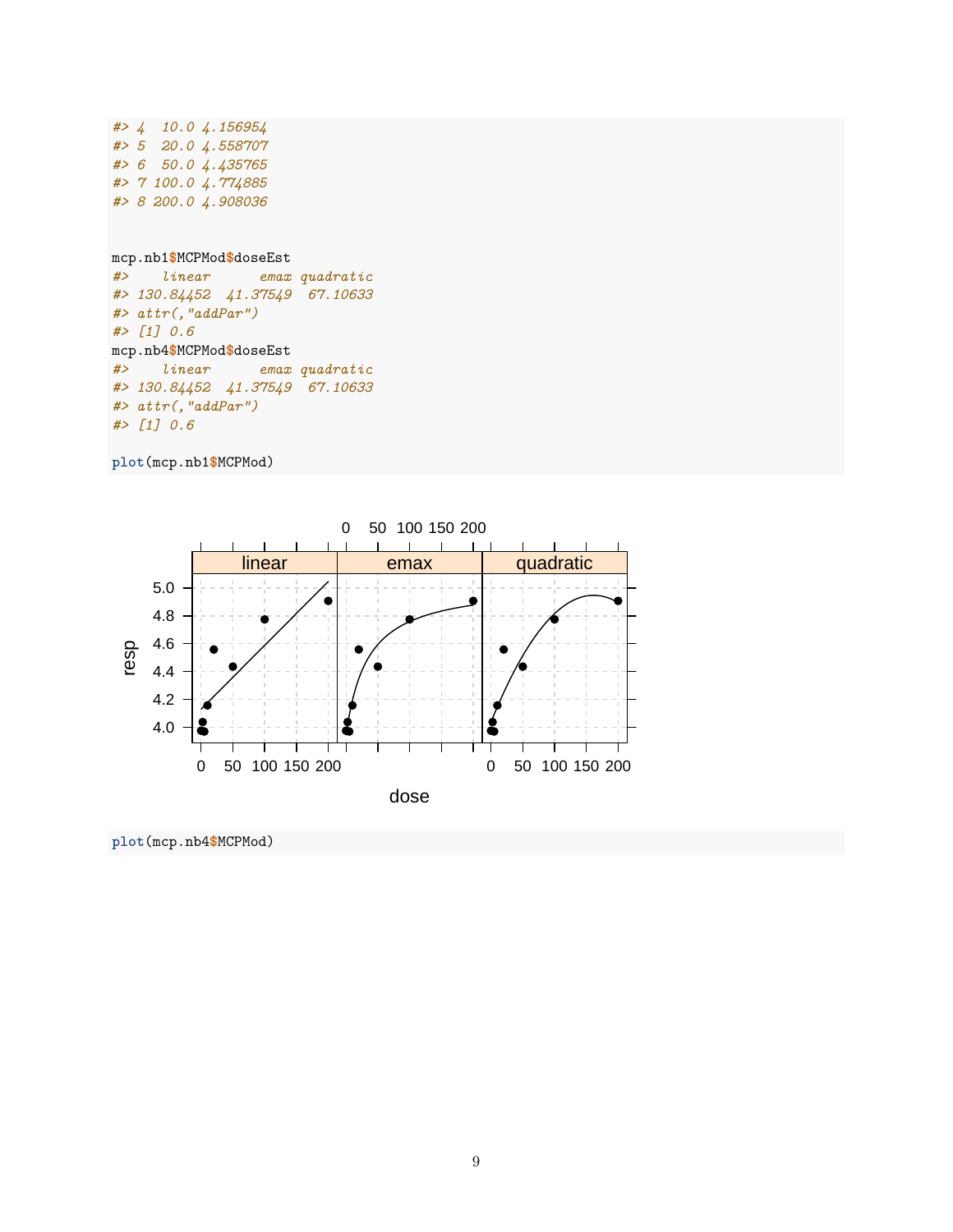

## **Additional Covariates**

The MCPModGeneral function can also incorporate additional covariates. Consider the same constructed negative binomial data from above. Notice how we removed the effect of gender on the results. We will now easily consider the gender of the patients using the addCovars parameter. Notice how gender is a categorical variable, so when we provide the formula in the addCovars argument, we need to specify that we want to treat it as a factor. If gender is already a factor in the data frame, then the model will still treat it as a factor.

```
mcp.covars = MCPModGen("negative binomial", link = "log", returnS = F, addCovars = ~ factor(gender),
                    dose = "dose", resp = "resp", data = nb.data, models = models, Delta = 0.6)
```

```
mcp.covars
#> MCPMod
#>
#> Multiple Contrast Test:
#> t-Stat adj-p
#> emax 15.509 <0.001
#> quadratic 14.384 <0.001
#> linear 12.122 <0.001
#>
#> Estimated Dose Response Models:
#> linear model
#> e0 delta
#> 0.313 0.004
#>
#> emax model
#> e0 eMax ed50
#> -0.082 1.152 14.330
#>
#> quadratic model
#> e0 b1 b2
#> 0.143 0.015 0.000
#>
```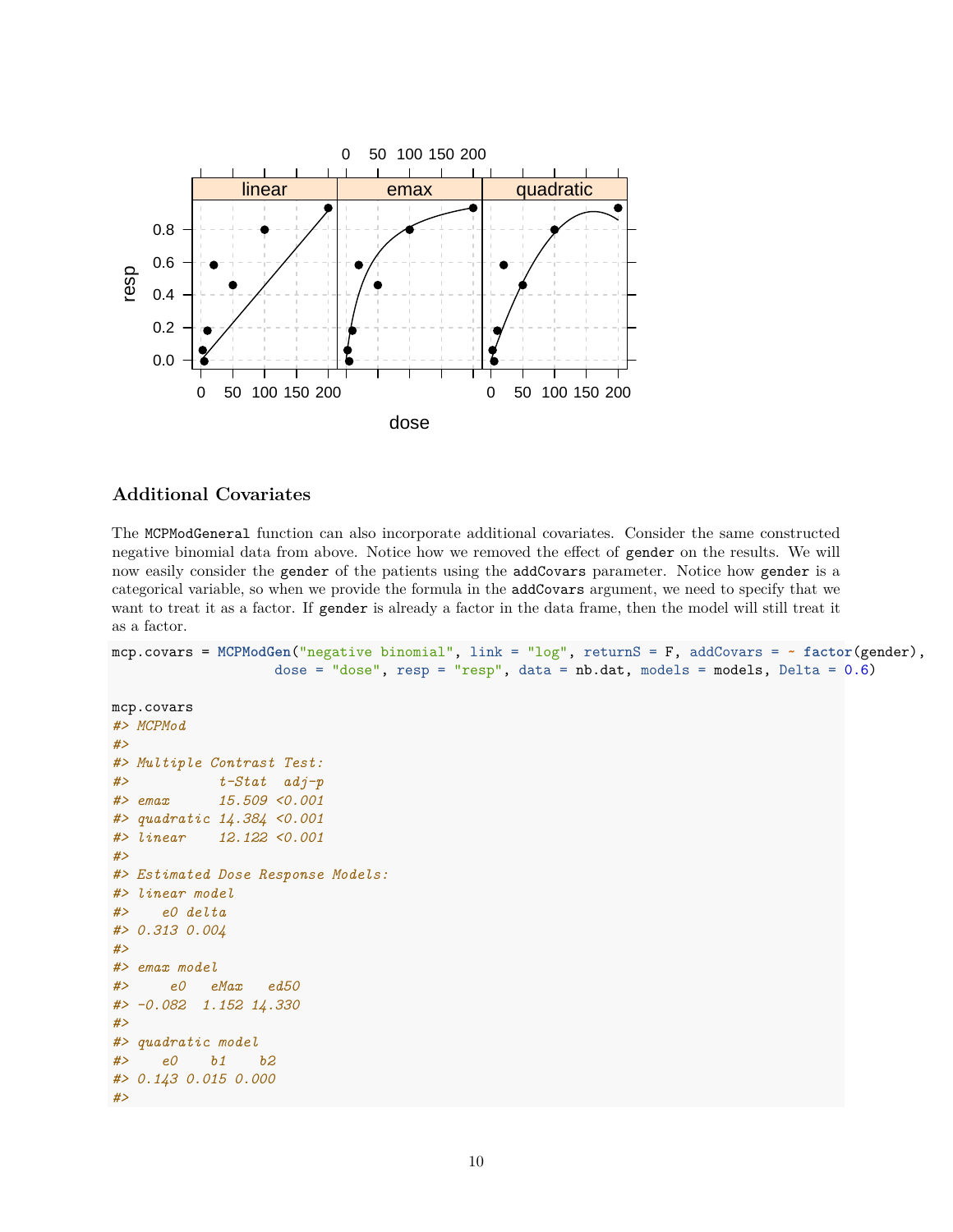```
#> Selected model (AIC): emax
#>
#> Estimated TD, Delta=0.6
#> linear emax quadratic
#> 139.1470 15.5723 49.2665
plot(mcp.covars)
```


Let's now see the target dose estimates for our models against the true target dose.

```
TD(models, Delta = 0.6)[2]
#> emax
#> 13.33333
mcp.nb1$MCPMod$doseEst[mcp.nb1$MCPMod$selMod]
#> emax
#> 41.37549
mcp.covars$doseEst[mcp.covars$selMod]
#> emax
#> 15.57234
```
We can clearly see that including the covariates greatly improves the accuracy of the TD estimate.

## **Relative Risk**

The relative risk measures either the risk ratio for binomial data or the rate ratio for count data. The main advantage of using the relative risk is that interpretation is incredibly easy and consistent under different data distributions. While the canonical link for negative binomial data is the log-link, it is often difficult to propose candidate models in terms of log-mean. Other links are even more confusing.

For binary data, the relative risk is better known as the risk ratio, where the relative risk for dose *a* against the placebo *p* is given by

$$
RR_a = \frac{\left(\sum_{i=1}^{n_a} I(outcome)_{a,i}\right)/n_a}{\left(\sum_{i=1}^{n_p} I(outcome)_{p,i}\right)/n_p} \tag{1}
$$

where *n<sup>a</sup>* denotes the number of patients who received dose *a*.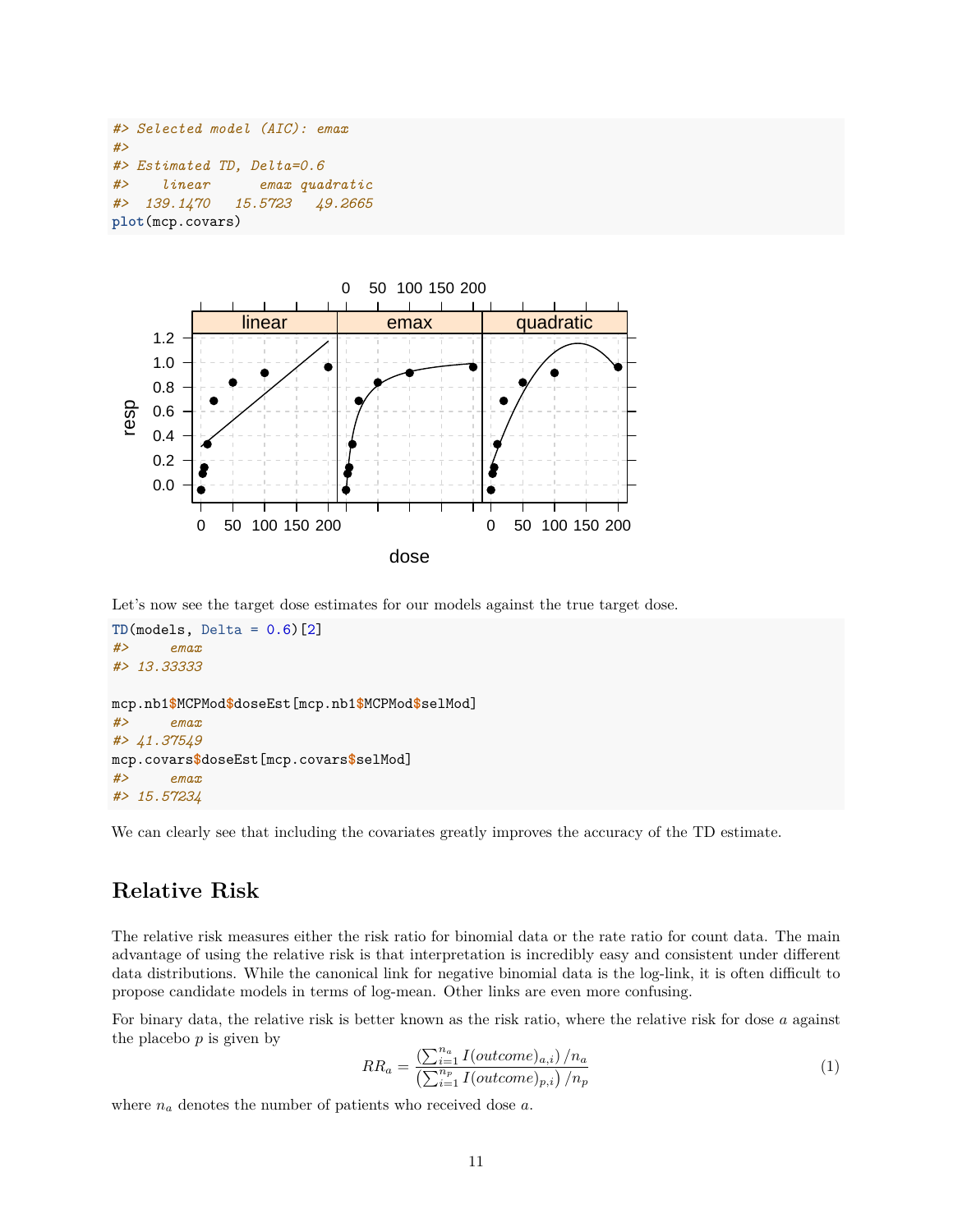For count data (e.g. negative binomial and Poisson), the relative risk is better known as the rate ratio, where the relative risk for dose *a* against the placebo *p* is given by

$$
RR_a = \frac{\left(\sum_{i=1}^{n_a} \#events_{a,i}\right) / \left(\sum_{i=1}^{n_a} time_{a,i}\right)}{\left(\sum_{i=1}^{n_p} \#events_{p,i}\right) / \left(\sum_{i=1}^{n_p} time_{p,i}\right)}\tag{2}
$$

where  $\#events_{a,i}$  denotes the number events that occurred for patient *i* of dose *a* in the recording time *timea,i*.

Users can specify candidate models on the relative risk scale and apply the traditional MCP-Mod procedure via the MCPModGeneral package. For power analysis, the user must also supply the mean at the placebo, denoted placEff. An example of data generated from a candidate relative risk dose-response curve and analysis of the data is shown in the following chunk of code.

```
set.seed(1786)
doses = c(0, 0.1, 0.5, 0.75, 1)
n.vec = c(30, 20, 23, 19, 32)
n.doses = length(doses)
models = Mods(doses = doses, linear = NULL, emax = 0.1, exponential = 0.2,
             quadratic = -0.75, placEff = 1, maxEff = -0.3)
## Perform power-analysis
powMCTGen(n.vec, "binomial", "risk ratio", altModels = models, placEff = 0.9,
         Ntype = "actual")#> using 'placAdj' specification from contMat object
#> using 'placAdj' specification from contMat object
#> using 'placAdj' specification from contMat object
#> using 'placAdj' specification from contMat object
#> linear emax exponential quadratic
#> 0.8987091 0.9597508 0.8011131 0.9106507
## Simulate the data according to the exponential curve
means = getResp(models) [, 3]*0.9cbind(Dose = doses, Means = means)
#> Dose Means
#> 0 0.00 0.9000000
#> 0.1 0.10 0.8988118
#> 0.5 0.50 0.8795183
#> 0.75 0.75 0.8239505
#> 1 1.00 0.6300000
resp. dat = c()for(i in 1:n.doses){
  resp.data = c(resp.data, rbinom(1, size = n.vec[i], prob = means[i]))}
bin.dat = data.frame(dose = doses, resp = resp.dat/n.vec, w = n.vec)
## Fit using the package
```